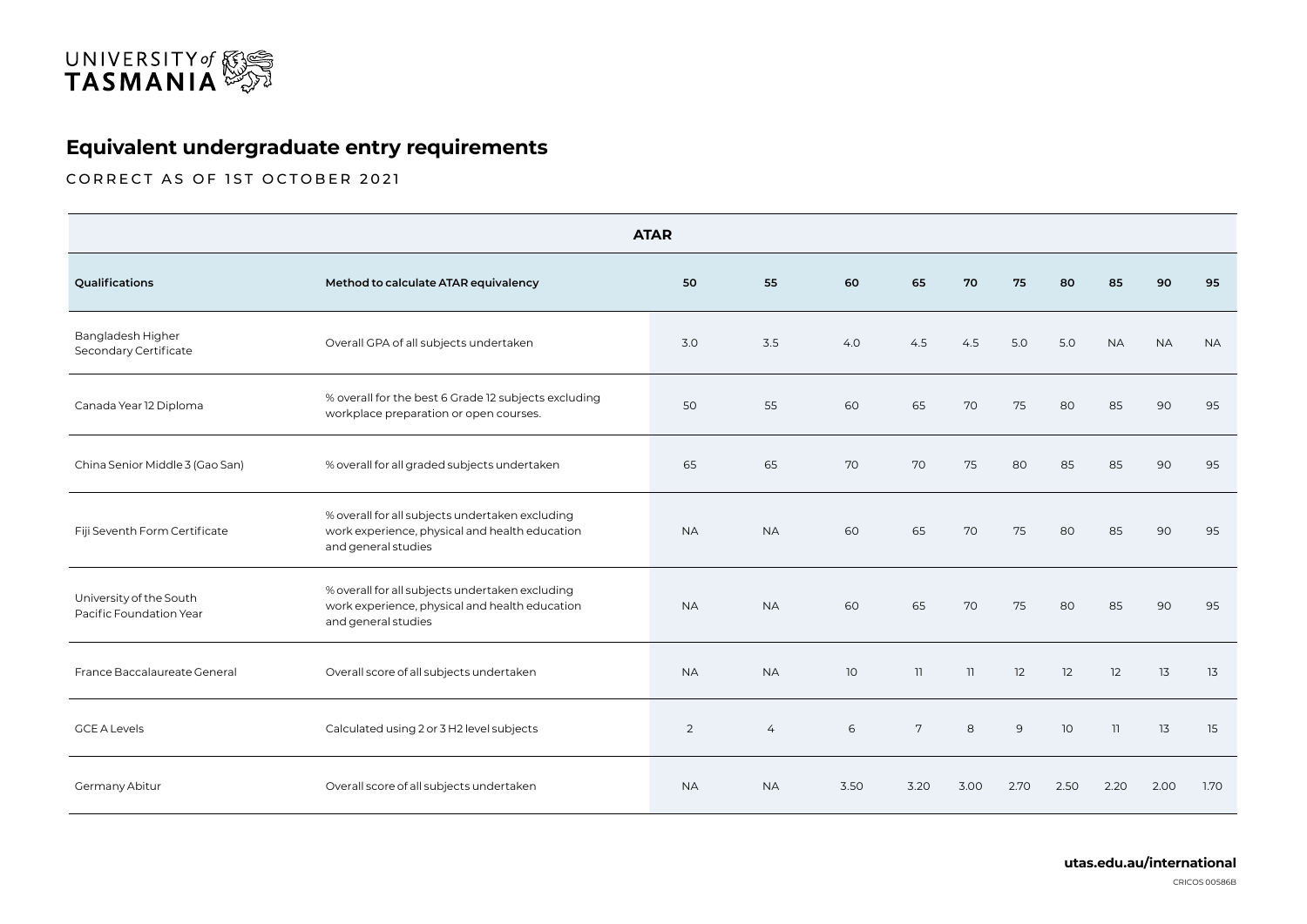| Qualifications                                                                            | Method to calculate ATAR equivalency                                                                                             | 50         | 55         | 60         | 65   | 70      | 75   | 80   | 85        | 90        | 95        |
|-------------------------------------------------------------------------------------------|----------------------------------------------------------------------------------------------------------------------------------|------------|------------|------------|------|---------|------|------|-----------|-----------|-----------|
| West African Senior School Certificate<br>Examination (WASSCE)                            | Overall score from the 5 best subjects, including<br>English, not including non-English languages                                | 30         | 25         | 20         | 15   | 12      | 7    | 5    | <b>NA</b> | <b>NA</b> | <b>NA</b> |
| Hong Kong Diploma of Secondary<br>Education (HKDSE)                                       | Overall score from the 5 best subjects<br>(4 cores + 1 elective)                                                                 | 11         | 12         | 13         | 15   | 16      | 16   | 19   | 21        | 22        | 23        |
| India CBSE, All India Senior<br>School Certificate, or CISCE<br>Indian School Certificate | % overall score from the 4 best academic subjects                                                                                | 50         | 55         | 60         | 65   | 70      | 75   | 80   | 85        | 90        | 95        |
| India Accepted State Boards of<br>Education (may vary per state)                          | % overall score from the 4 best academic subjects                                                                                | 50         | 55         | 60         | 65   | 70      | 75   | 80   | 85        | 90        | 95        |
| Indonesia Secondary School Certificate<br>of Graduation SMA 3 or SMK 3                    | % overall from the 5th and 6th semesters                                                                                         | 60         | 65         | 75         | 78   | 78      | 82   | 83   | 85        | 90        | <b>NA</b> |
| International Baccalaureate<br>(IB) Diploma Programme                                     | Overall for all subjects undertaken                                                                                              | 20         | 21         | 22         | 24   | 25      | 27   | 29   | 31        | 34        | 36        |
| Japan Upper Secondary School<br>Certificate of Graduation<br>(Kotogakko Sotsugyo Shosho)  | Overall average of all graded subjects                                                                                           | 2.00       | 2.00       | 2.50       | 2.75 | 3.00    | 3.25 | 3.50 | 3.75      | 4.00      | 4.50      |
| Kenya Certificate of Secondary<br>Education (KCSE)                                        | Overall score from the 6 or 7 best subjects<br>(indicated in brackets) including English,<br>not including non-English languages | $C-(6)$    | C(6)       | $C+ (6)$   | B(6) | $B+(6)$ | A(6) | A(6) | A(7)      | <b>NA</b> | <b>NA</b> |
| Malaysia STPM                                                                             | Overall GPA of all subjects undertaken                                                                                           | 2.00       | 2.33       | 2.67       | 2.67 | 3.00    | 3.00 | 3.33 | 3.33      | 3.67      | 4.00      |
| Malaysia Unified Education<br>Certificate (UEC)                                           | Overall score from the 5 best subjects<br>including any prerequisite subjects                                                    | Completion | Completion | Completion | 25   | 22      | 20   | 18   | 12        | 10        | 5         |